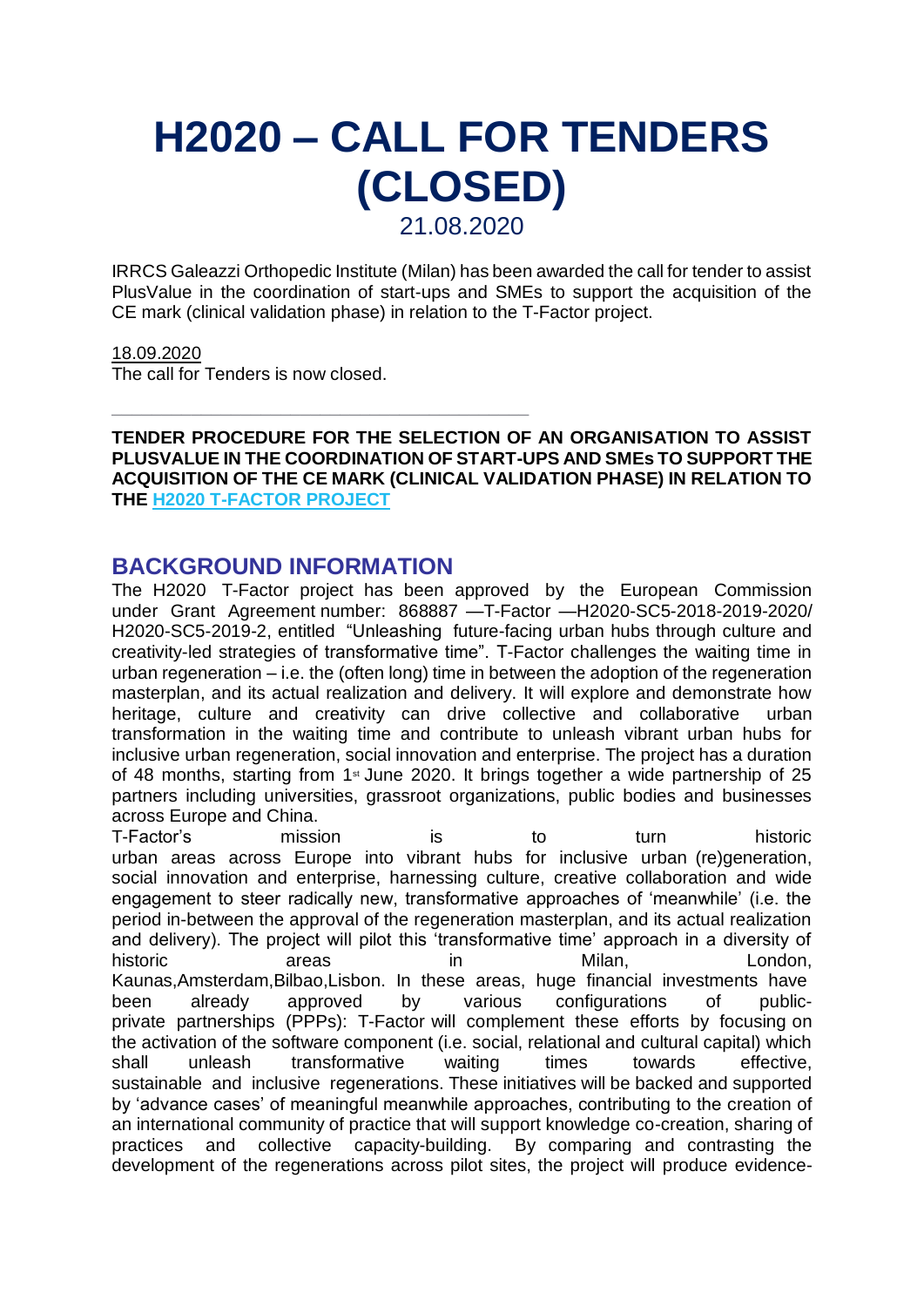based yet adaptable knowledge, strategies, methods and tools to support multistakeholder, collaborative and participatory city-making throughout the meanwhile. Besides, the set-up of an international think tank and a community of practice focused on public value creation in the meanwhile will help go beyond the pilot sites, contributing to turn Europe into a seedbed of generative urban regenerations.

## **ROLE OF PLUSVALUE IN T-FACTOR**

In the framework of EU project T-Factor, PlusValue is leading on engaging with relevant stakeholders to make sure that MIND – Milan Innovation District, the 1million sqm urban regeneration project being implemented in the former EXPO area in Milan, will answer the needs of, and create opportunities for, current and future communities who will live, work and play in the new area.

The new district will have a focus on the Life Sciences, due to the strong presence of both public and private research institutions, hospitals, and large companies active in this field in the precinct and the broader Lombardy region.

In this regard, start-ups and SMEs active in this area are a key target audience for the district, which set-out to develop, pilot and – in case of success – scale a broad set of services and facilities to accelerate their innovation and impact capacities.

In this framework, MIND partners are joining forces to support start-ups and SMEs in the medical device area in aquiring the CE mark under the new European Medical Devices Directive (MDD), In Vitro Diagnostic Devices Directive (IVDD) and Active Implantable Medical Devices Directive (AIMDD) – which imply that the sector will introduce various phases of clinical testing to assess the quality of its products, as it already happens for drugs. This is a very onerous process for SMEs and start-ups, which represent 95% of the Italian entrepreneurial population in the sector, but only 5% of the turnover, and which will face a great risk once the new directives will come into force (according to MedTech Europe many products might be retrieved from the market because of the 10-15% raise in their price due to the new accreditation mechanisms, causing unfair merge and acquisition processes).

Support at the regulatory level has been identified through desk research and 70 interviews to regional and national life sciences experts and practitioners conducted by PlusValue in 2019 as a key barrier for start-ups and SMEs in the medical device area, which represent a regional excellence in Lombardy.

The idea is to create in MIND, with the support of qualified consultants, researchers and clinicians, a structure that will allow to carry out mono and multi-centre experiments in structures that have great experience, many patients and therefore specific quality activities with top professionals, which would lead to a quicker EU marking and then marketing. This initiative could channel together several pros around it: companies, associations, IRCSS and universities that want to join, the Lombardy region and national agencies. This would mean the creation of a "Primary site" (with the transfer of all clinical trials activities to a single place even if connected to the entire national IRCCS network), which today exists only for drugs and not for medical devices. The economic advantage is obvious, even considering that there is no funding available to support clinical trials in the medical device area. In this way and to be competitive, the most disparate industries could get in touch not referring to personal contacts and the lowest price, which then often results in an increase in costs related to marking because of the difficulty in producing an official documentation. This gathering would increase the speed of clinical trials. There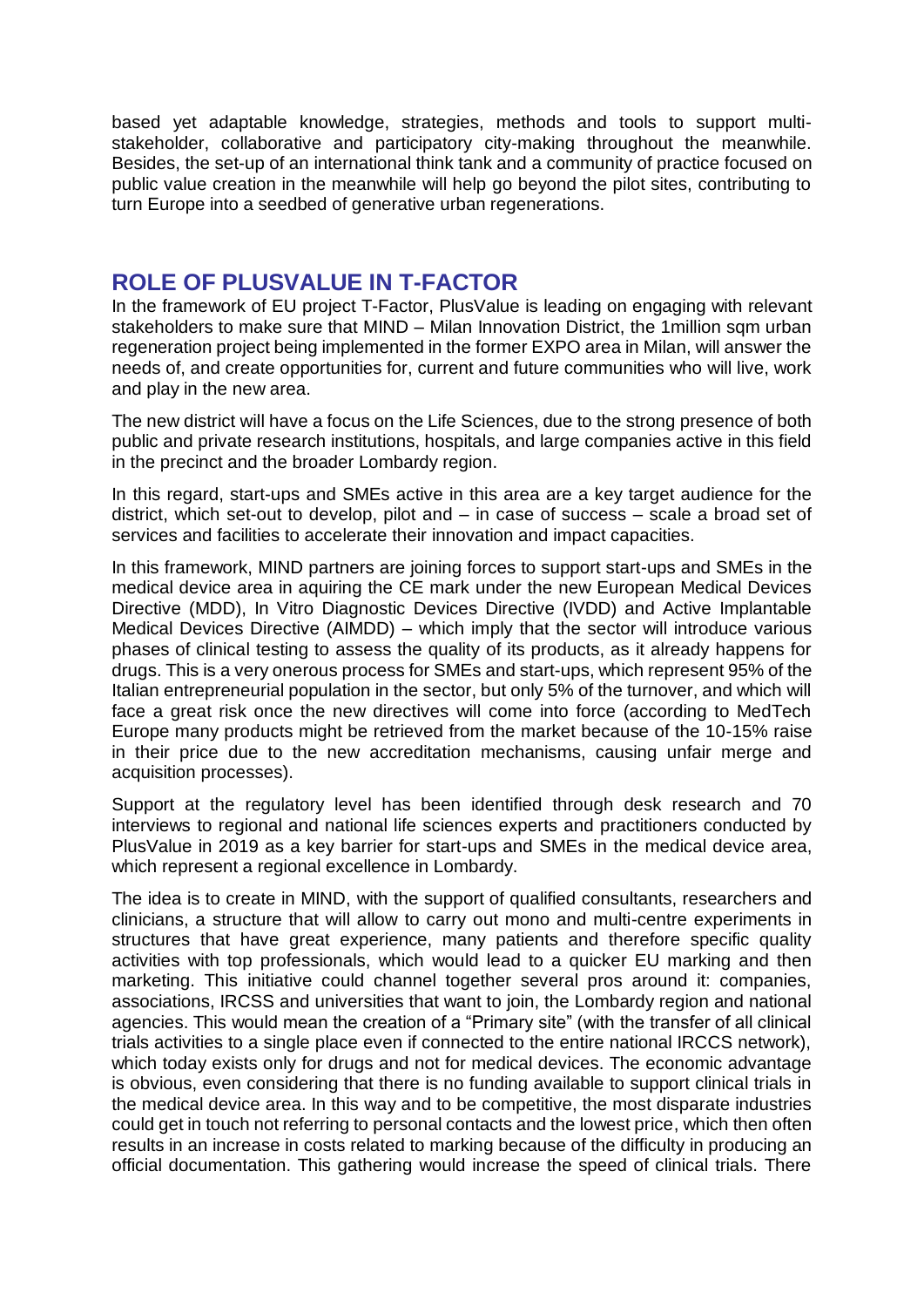would not be any waste of time, for example, between the approval of the ethics committee and the signature of the general manager.

## **WHO CAN APPLY?**

To pilot the concept, PlusValue is looking for a service provider with deep expertise in the organisation of clinical trials, to support us and our partners at MIND in fully understanding the needs of 10 companies representative of this diverse sector and the costs implied by acquiring the CE mark, with the goal of building the case for the establishment of a hub providing this service at MIND.

The service provider should:

– Be available to conduct all the necessary activities in MIND – Milan Innovation District, while being connected to the whole regional and national network of research hospitals (IRCCS) in Italy;

– Show an excellent track-record in the conduction of clinical trials and health technology assessment for medical devices.

# **SERVICE DESCRIPTION**

The contractor will:

- Interview the selected companies to determine how to build the patients' cohorts to run the clinical trials necessary to acquire the CE mark allowing to commercialise innovative medical devices;
- Define the budget needed to run the trials:
- Liaise with companies, hospitals and other relevant stakeholders as it might be required
- Support PlusValue in evaluating the impact of the new service both on the competitiveness of start-ups and SMEs, savings for public health providers and benefits from the perspective of patients, with a view of scaling-up the service at MIND
- Support PlusValue in organising a workshops with the companies and relevant stakeholders (including patients and their associations, citizens, industry associations and policy-makers) to disseminate the results of the pilot and raise awareness about the barriers faced by start-ups and SMEs in the medical device sectors, as well as their potential to increase human wellbeing.

# **PRESENTATION OF THE TENDERS**

The following documents must be presented:

- A cover letter with a brief presentation of the organisation and a list of track records in the field
- Curriculum Vitae of the team
- [Participation request form](https://plusvalueuk.sharepoint.com/sites/CompanyData/Shared%20Documents?id=%2Fsites%2FCompanyData%2FShared%20Documents%2FPlus%20Value%20Group%2FPlusValue%20Org%2FEuropean%20projects%2FLive%2FT%2DFactor%2FCall%20for%20tender%20PV%2FParticipation%5Frequest%5Fform%5FT%2DFactor%5Fdef%2Epdf&parent=%2Fsites%2FCompanyData%2FShared%20Documents%2FPlus%20Value%20Group%2FPlusValue%20Org%2FEuropean%20projects%2FLive%2FT%2DFactor%2FCall%20for%20tender%20PV)

The absence of any of the Annexes listed above will entail the exclusion of the applicant from the evaluation phase. Tenders shall be submitted by email only (with attachments) to the email address fiorenza.lipparini@plusvalue.org with the following reference in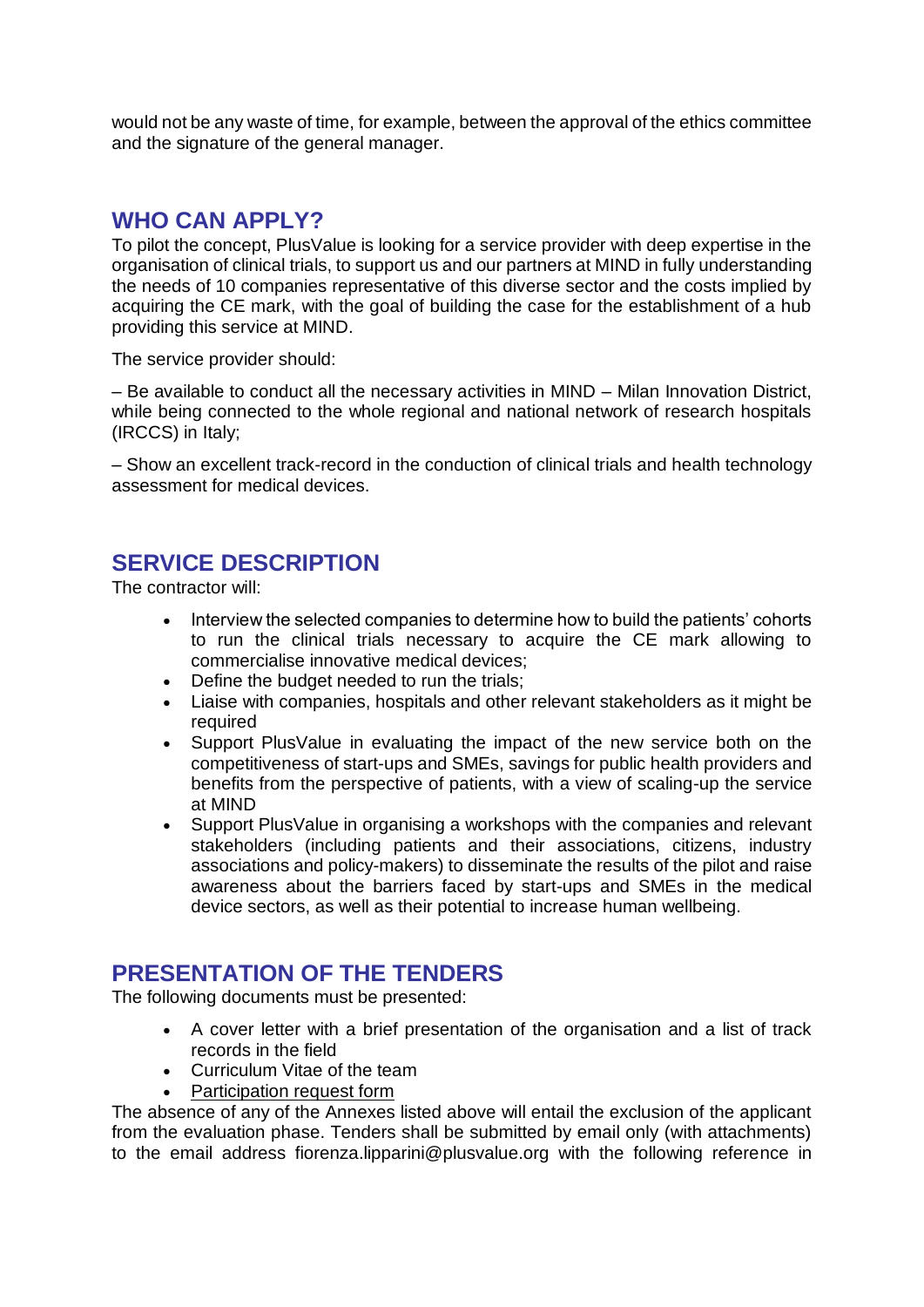subject: "T-FACTOR Tender". Tenders addressed to another email address will be rejected.

**The new deadline for the submission of the offer is: 18th September 2020 (H 23:59 CET)**

## **ELIGIBILITY AND EVALUATION**

The applications are considered admissible and assessable if:

- received by the date and time indicated in this tender, and duly signed;
- submitted by an organisation in possession of the above listed requirements;
- submitted in all parts listed under the article 5.

The selection will take place through the evaluation of the track records of the organisation (up to 20 points) and the curriculum of the team (up to 20 points).

The applicant scoring more than 33 points, will be invited for an interview. The interview will focus on the topics covered by this tender to ascertain the candidates' general knowledge and professional experience. The maximum score attributed to the interview will be 30 points.

#### **DURATION OF THE CONTRACT 14th September 2020 – 20th of January 2021**

## **CONTRACTUAL AND FINANCIAL TERMS**

Administrative details of the Contracting Authority:

**PlusValue** 

9 Perseverance Works, Kingsland Road, E2 8DD London

VAT: GB299592134

The amount available for this consultancy services is  $€20.000$ , VAT included.

#### **INTELLECTUAL PROPERTY**

All documents produced by the selected organisation for the performance of the service referred to in this contract will be the property of PlusValue which can dispose of them fully and freely. However, this shall be without prejudice to the copyright. The selected organisation acknowledges that all the property rights relating to any intellectual work that it may have created as part of the activity carried out on behalf of PlusValue belong to the latter. The selected expert undertakes not to disclose or publish or in any case use data or news relating to the project without having obtained the prior written consent of the Manager and, in the case of publications, the prior approval of the related texts.

#### **CONFIDENTIALITY CLAUSE**

Despite the public execution of the project, part of the information exchanged for the development of the purpose of this contract between the PlusValue and the selected